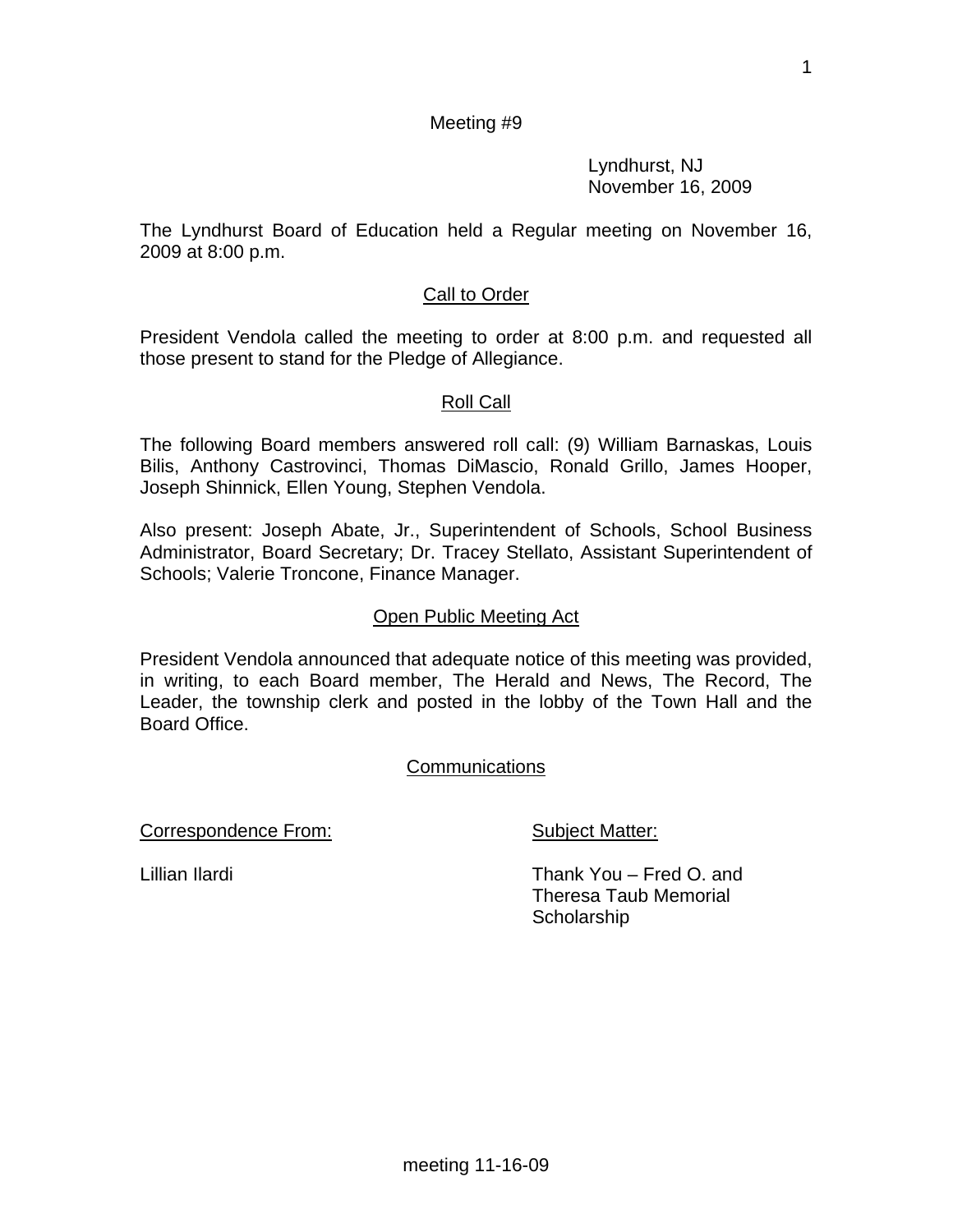## Finance and Negotiations Committee

Any Board member who takes exception to any of the following listed actions under the category of Finance and Negotiations may so indicate now and a separate motion for each of the excepted actions will be entertained.

Motion made by James Hooper second by Ronald Grillo that the following Finance and Negotiations actions of the Board numbered 1 through 7 and 9 exception actions 8 be adopted.

Roll Call For: (9) William Barnaskas, Louis Bilis, Anthony Castrovinci, Thomas DiMascio, Ronald Grillo, James Hooper, Joseph Shinnick, Ellen Young, Stephen Vendola.

- 1. BE IT RESOLVED, by the Lyndhurst Board of Education that it has received and accepts the financial reports of the Secretary and Treasurer of School Monies for the month ended October 31, 2009 and certifies that the reports indicate that no major account or fund is overexpended in violation of NJAC 6A:23-2.11(a) and that sufficient funds are available to meet the district's financial obligations for the remainder of the school year. A copy of the certification shall be included in the minutes.
- 2. BE IT RESOLVED, that the payroll for the month ended October 31, 2009 be and the same is hereby approved and ordered paid:

Payroll \$1,720,968.53

3. BE IT RESOLVED, that the attached list of supplies received and services rendered to the Board of Education of the Township of Lyndhurst, County of Bergen, for the month ended November 16, 2009 be and the same are hereby approved and ordered paid:

| Charter School (Fund 10)<br><b>Current Expense (Fund 11)</b><br>Capital Outlay (Fund 12)<br>Special Revenue (Fund 20) | 1,525.00<br>\$848,793.43<br>\$80,325.00<br>6,374.70<br>\$ |
|-----------------------------------------------------------------------------------------------------------------------|-----------------------------------------------------------|
| Total                                                                                                                 | \$937,018.13                                              |
| <b>General Ledger</b>                                                                                                 | \$120,918.15                                              |
| Accounts Payable (Fund 11)                                                                                            | \$4,174.07                                                |
| Accounts Payable (Fund 20)                                                                                            | \$1,460.51                                                |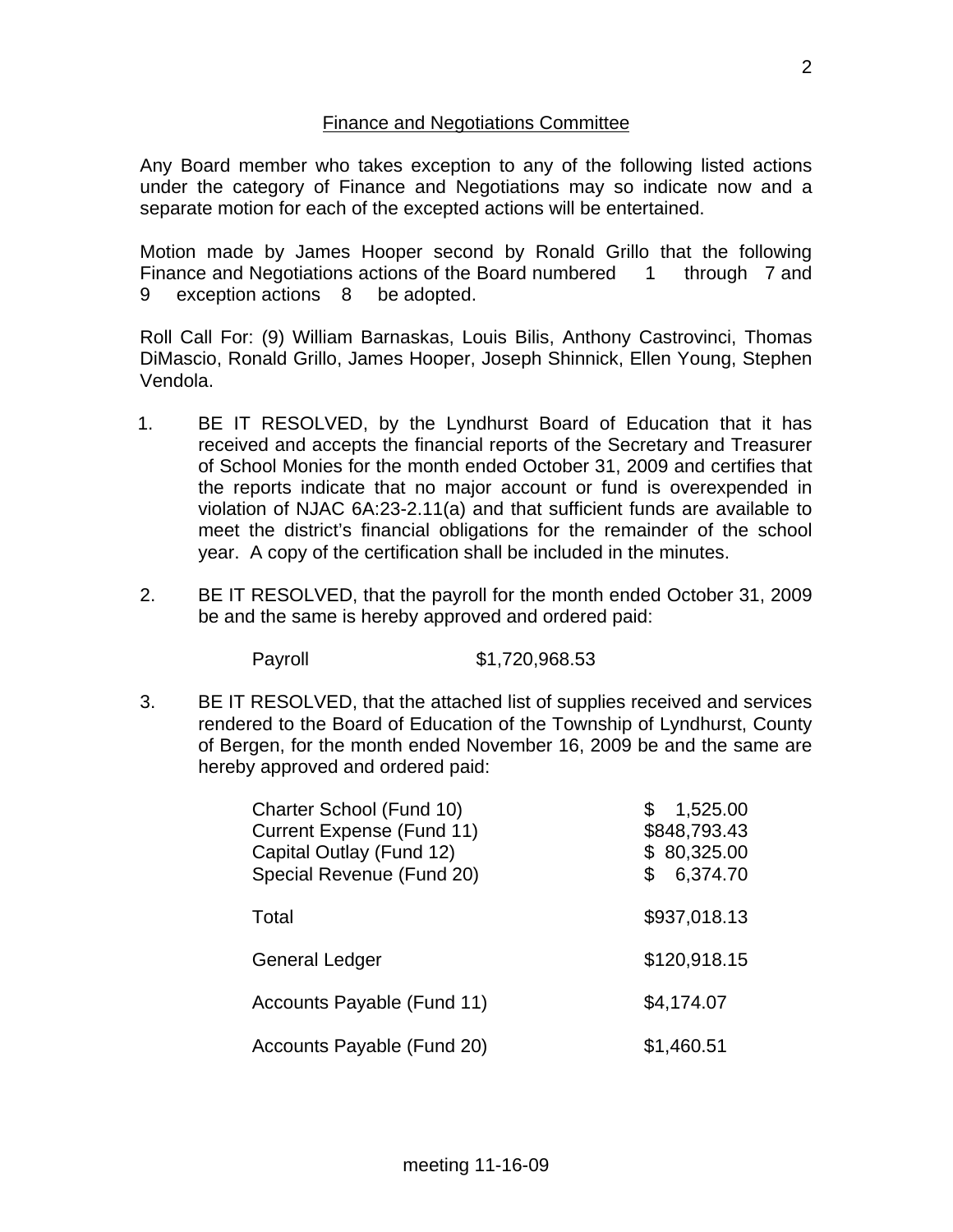4. BE IT RESOLVED, that the ACCP/BCCP supplies received and services rendered to the Board of Education of the Township of Lyndhurst, County of Bergen, for the month of October 31, 2009, be and the same are hereby approved and ordered paid:

| \$9,091.76 |
|------------|
| \$593.58   |
| $S - 0 -$  |
| \$9,685.34 |
|            |

5. BE IT RESOLVED, that cafeteria services rendered to the Board of Education of the Township of Lyndhurst, County of Bergen, for the month of October 2009, be and the same are hereby approved and ordered paid:

| Payroll/Payroll Taxes | \$29,296.51 |
|-----------------------|-------------|
| <b>Services</b>       | \$42,870.02 |

- 6. BE IT RESOLVED, that the Lyndhurst Board of Education approve the attached transfers for the month of October 2009.
- 7. BE IT RESOLVED, that the Audit Report of the Lyndhurst Board of Education for the fiscal year ended June 30, 2009 submitted by DiMaria & DiMaria shall be accepted, and

 BE IT FURTHER RESOLVED, that the Lyndhurst Board of Education will record the following:

Administrative Practices and Procedures None

Financial Planning, Accounting and Reporting None

School Purchasing Programs None

School Food Service That greater care be exercised when determining free/reduced meal applications

Student Body Activities None

Application for State School Aid None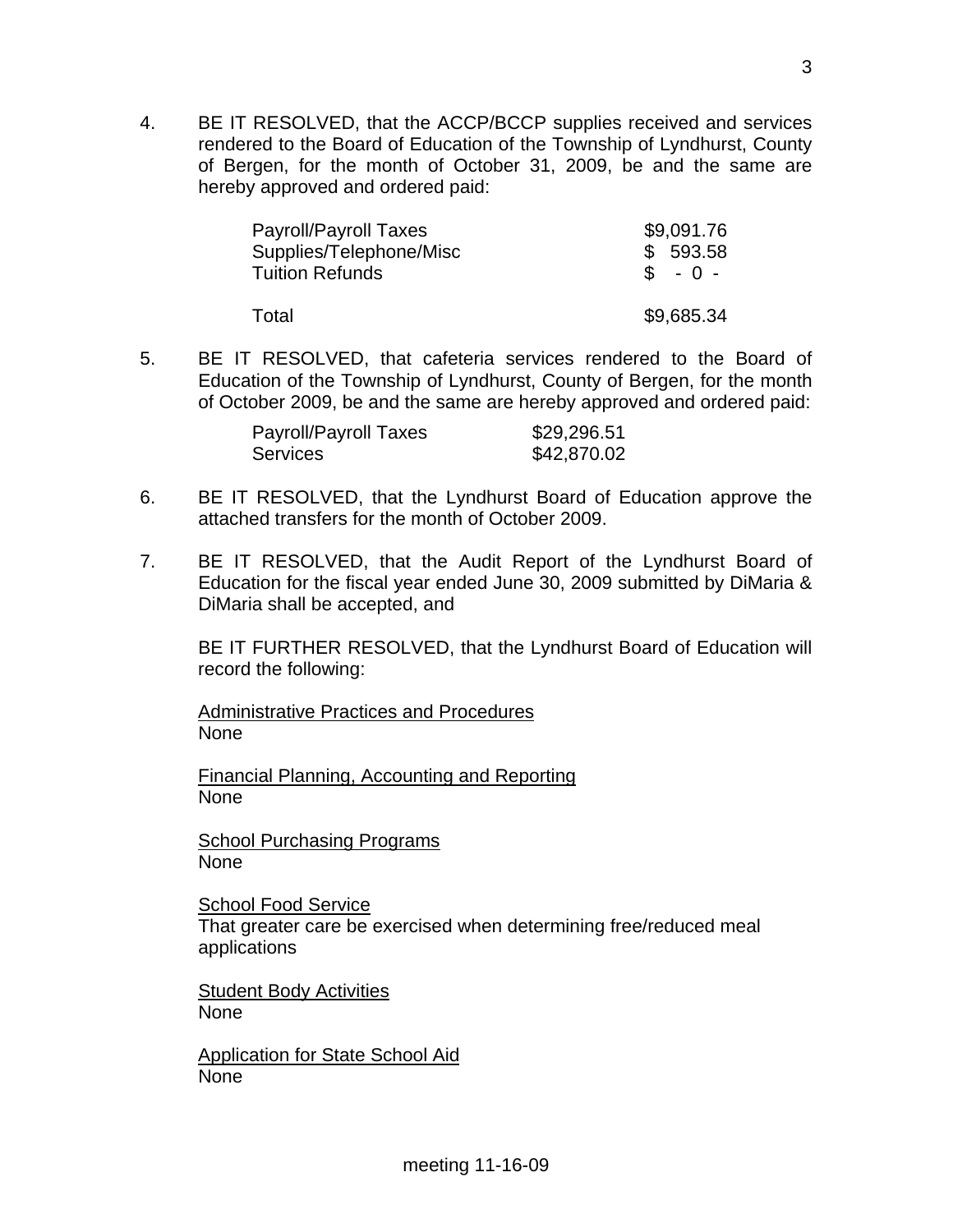Pupil Transportation None

Facilities and Capital Assets None

**Miscellaneous** 

 That the Board take action regarding the going concern of the BCCP/ACCP Program.

- - - TABLED - - - - - - - - - - - - - - - - - - - - - - - - - - - - - - - - - - - - - - - - - - - - - - - - - Motion by William Barnaskas second by Thomas DiMascio

8. BE IT RESOLVED, that the Lyndhurst Board of Education approve the attached Corrective Action Plan #1 of the School Food Services and #2 of the Miscellaneous (BCCP/ACCP Program).

Roll Call For: (9) William Barnaskas, Louis Bilis, Anthony Castrovinci, Thomas DiMascio, Ronald Grillo, James Hooper, Joseph Shinnick, Ellen Young, Stephen Vendola.

## - - - TABLED - - - - - - - - - - - - - - - - - - - - - - - - - - - - - - - - - - - - - - - - - - - - - - - - -

9. BE IT RESOLVED, that the Lyndhurst Board of Education add Lincoln Investments, Cranford, NJ, to the list of approved 403(b) providers.

## Facilities and District Planning Committee

Any Board member who takes exception to any of the following listed actions under the category of Facilities and District Planning may so indicate now and a separate motion for each of the excepted actions will be entertained.

Motion made by Ronald Grillo second by Thomas DiMascio that the following Facilities and District Planning actions of the Board numbered 1 through 2 exception actions be adopted.

Roll Call For: (9) William Barnaskas, Louis Bilis, Anthony Castrovinci, Thomas DiMascio, Ronald Grillo, James Hooper, Joseph Shinnick, Ellen Young, Stephen Vendola.

- 1. BE IT RESOLVED, that the Lyndhurst Board of Education renew its indoor air quality program for the 2009-2010 school year. Copy on file in all schools and Lyndhurst Board of Education Office.
- 2. BE IT RESOLVED, that the Lyndhurst Board of Education enter into agreements for the following emergent security projects: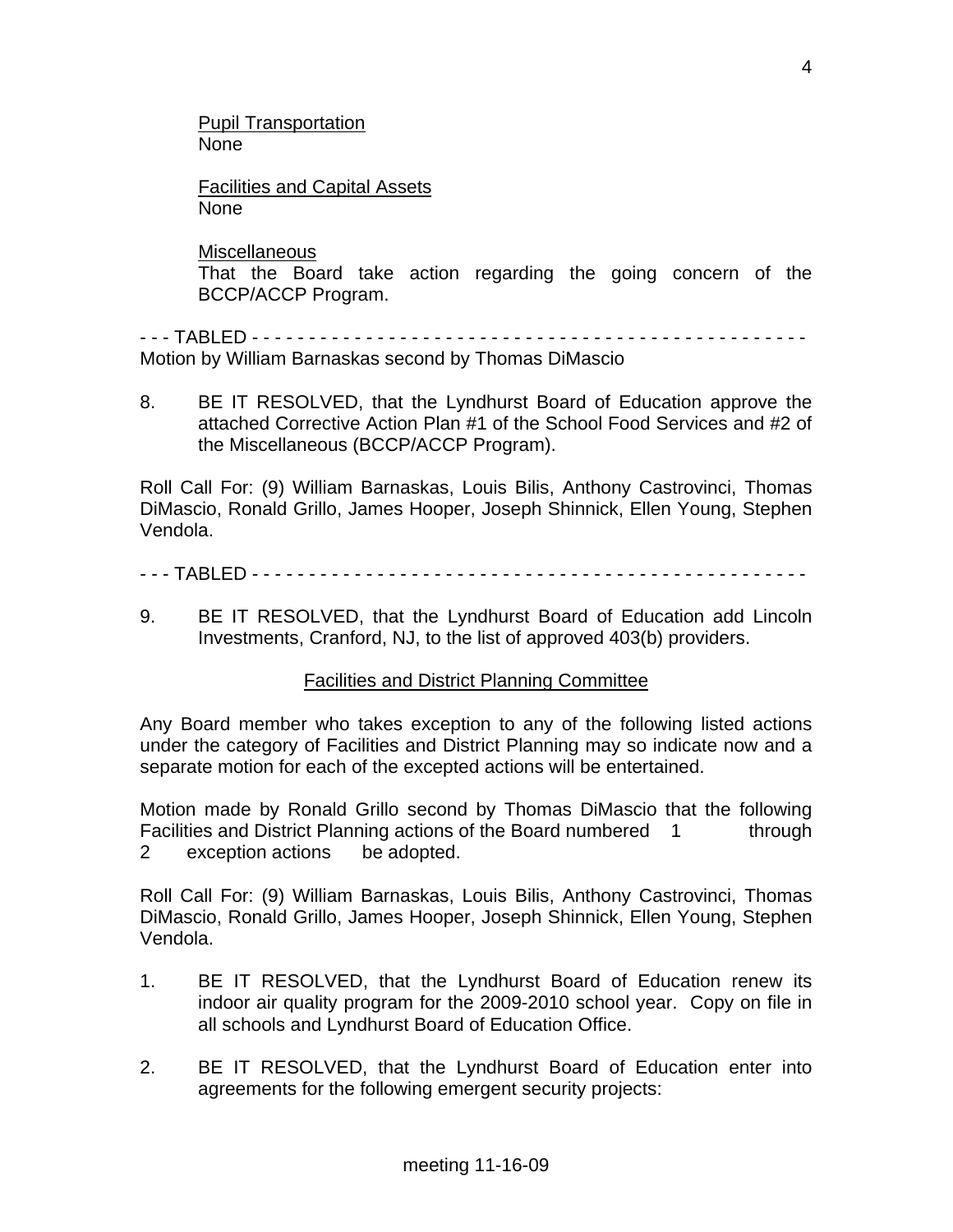T.J. Security 680,325.00 Butler, NJ \* Lyndhurst High School

# **NOTE:**

Both projects are part of a Lyndhurst Board of Education insurance claim.

## Education and Curriculum Committee

Any Board member who takes exception to any of the following listed actions under the category of Education and Curriculum may so indicate now and a separate motion for each of the excepted actions will be entertained.

Motion made by Ellen Young second by Ronald Grillo that the following Education and Curriculum actions of the Board numbered 1 through 2 exception actions be adopted.

Roll Call For: (9) William Barnaskas, Louis Bilis, Anthony Castrovinci, Thomas DiMascio, Ronald Grillo, James Hooper, Joseph Shinnick, Ellen Young, Stephen Vendold.

- 1. BE IT RESOLVED, that the Lyndhurst Public School District will submit to the Bergen County Superintendent of Schools the School Nursing Plan.
- 2. BE IT RESOLVED, that the Lyndhurst Board of Education approve the following state approved courses to be used as graduation requirements for students attending Capri Institute, on an individual basis. See attached.

Capri Science Credit Hours = CP Chemistry Capri Math Credit Hours = One – 3 Credit Math Course

# Rules & Regulations Committee

Any Board member who takes exception to any of the following listed actions under the category of Rules & Regulations may so indicate now and a separate motion for each of the excepted actions will be entertained.

Motion made by Thomas DiMascio second by Ronald Grillo that the following Rule & Regulations actions of the Board numbered 1 through 3 exception actions be adopted.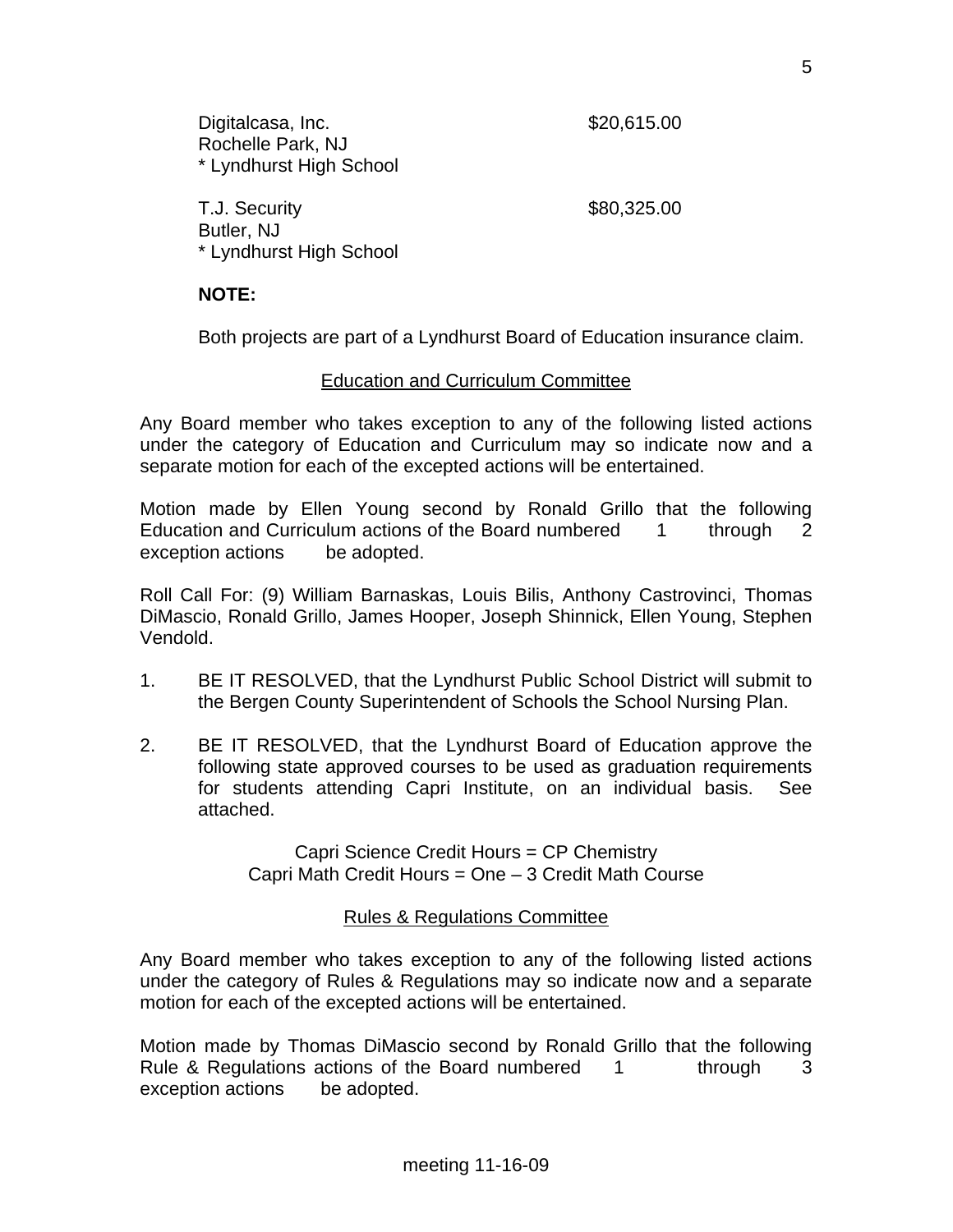Roll Call For: (9) William Barnaskas, Louis Bilis, Anthony Castrovinci, Thomas DiMascio, Ronald Grillo, James Hooper, Joseph Shinnick, Ellen Young,, Stephen Vendola.

- 1. BE IT RESOLVED, that the Lyndhurst Board of Education accept a donation entitled, Our Country's Flag, for each third grade class in the district, from the American Legion Auxiliary, Barringer-Walker-Lopinto Unit No.139, Lyndhurst.
- 2. BE IT RESOLVED, that the Lyndhurst Board of Education approve the attached revised policies:

| Policy 3541.32<br>$(1st$ reading) | <b>District-Owned Vehicles</b>       |
|-----------------------------------|--------------------------------------|
| Policy 9021                       | Public Records; Right of Inspection; |
| (1 <sup>st</sup> reading)         | Copies; Fees                         |

3. BE IT RESOLVED, that the Lyndhurst Board of Education approve the following use of school facilities:

| <b>Organization</b>                       | <b>Place</b>                    | Time, Date, Purpose                                                |
|-------------------------------------------|---------------------------------|--------------------------------------------------------------------|
| A1 College Funding LLC                    | Lyndhurst HS<br><b>Room 110</b> | 7:00 pm-9:00 pm<br>11-17-09<br><b>Financial Seminar</b>            |
| Roosevelt School PTA                      | Roosevelt<br>Playground         | 4:00 pm-9:00 pm<br>10-30-09<br><b>Trunk or Treat</b>               |
| <b>Lyndhurst Education</b><br>Association | Lyndhurst HS<br><b>Room 202</b> | 3:30 pm-5:00 pm<br>$11 - 9 - 09$<br><b>LEA Meeting</b>             |
| Lyndhurst Basketball                      | Lyndhurst HS<br>Gym             | 7:00 pm-10:00 pm<br>$1/7$ ; $2/11,18/10$<br><b>Traveling Games</b> |
| <b>Lyndhurst Recreation</b>               | Lyndhurst HS<br>Auditorium      | 12:00 pm-6:00 pm<br>3/27/10<br>Dance Recital                       |
| <b>Franklin School PTA</b>                | <b>Franklin</b><br>Art Room     | 9:00 am-3:00 pm<br>12/10,11/09<br><b>Winter Holiday Shp</b>        |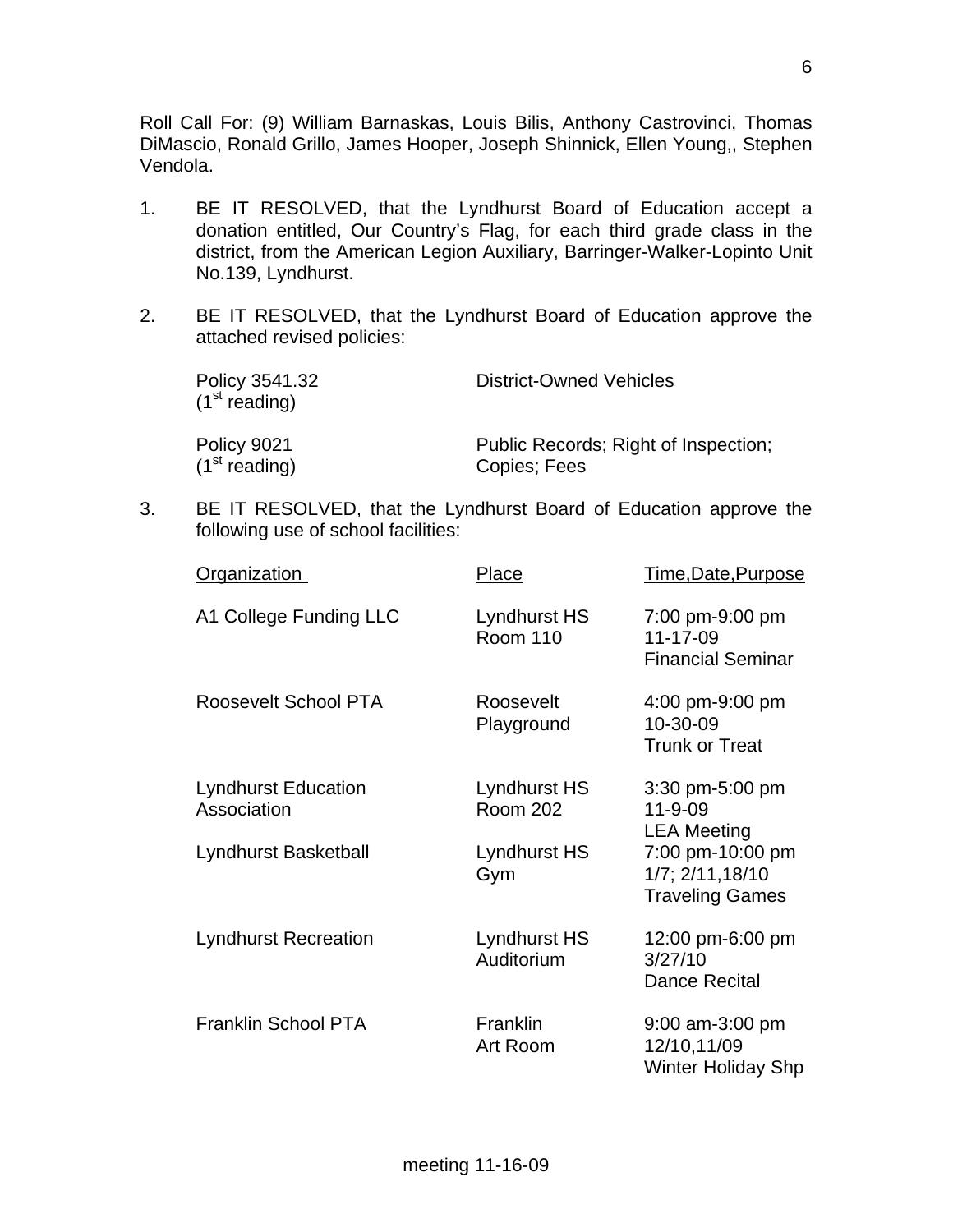| <b>Franklin School PTA</b>              | <b>Franklin</b><br>Art Room                        | $9:00$ am-11:30 am<br>12/4/09<br>Pictures w/Santa                                                   |
|-----------------------------------------|----------------------------------------------------|-----------------------------------------------------------------------------------------------------|
| Lincoln School<br>8 <sup>th</sup> Grade | Washington<br>Parking Lot                          | 8:00 am-2:00 pm<br>5/1/10; 6/5/10<br>Car Wash                                                       |
| <b>Wise Piano Instruction</b>           | Lyndhurst HS                                       | 2:30 pm-4:00 pm<br>11/14/09<br>Piano Recital<br>1:00 pm-3:00 pm<br>11/15/09<br><b>Piano Recital</b> |
| Lyndhurst Wrestling                     | Lyndhurst HS<br>Gym                                | 7:00 am-1:00 pm<br>1/16/10; 2/13/10<br>Wrestling                                                    |
| <b>Putting the Pieces</b><br>Together   | Lyndhurst HS<br>Auditorium and<br><b>Band Room</b> | 5:30 pm-8:30 pm<br>11/15/09<br>Dance Recital                                                        |

### Student Activities and Recognition Committee

Any Board member who takes exception to any of the following listed actions under the category of Student Activities and Recognition may so indicate now and a separate motion for each of the excepted actions will be entertained.

Motion made by Joseph Shinnick second by Ronald Grillo that the following Student Activities and Recognition actions of the Board numbered 1 through 2 exception actions be adopted.

Roll Call For: (9) William Barnaskas, Louis Bilis, Anthony Castrovinci, Thomas DiMascio, Ronald Grillo, James Hooper, Joseph Shinnick, Ellen Young, Stephen Vendola.

- 1. BE IT RESOLVED, that the Lyndhurst Board of Education grant permission for one classified student to attend the South Bergen Jointure Commission's Valley Brook Campus, effective October 26, 2009, at a tuition of \$17,220.00 prorated.
- 2. BE IT RESOLVED, that the Lyndhurst Board of Education grant permission for one classified student to attend the South Bergen Jointure Commission's Rutherford Campus, effective November 9, 2009, at a tuition of \$17,220.00 prorated.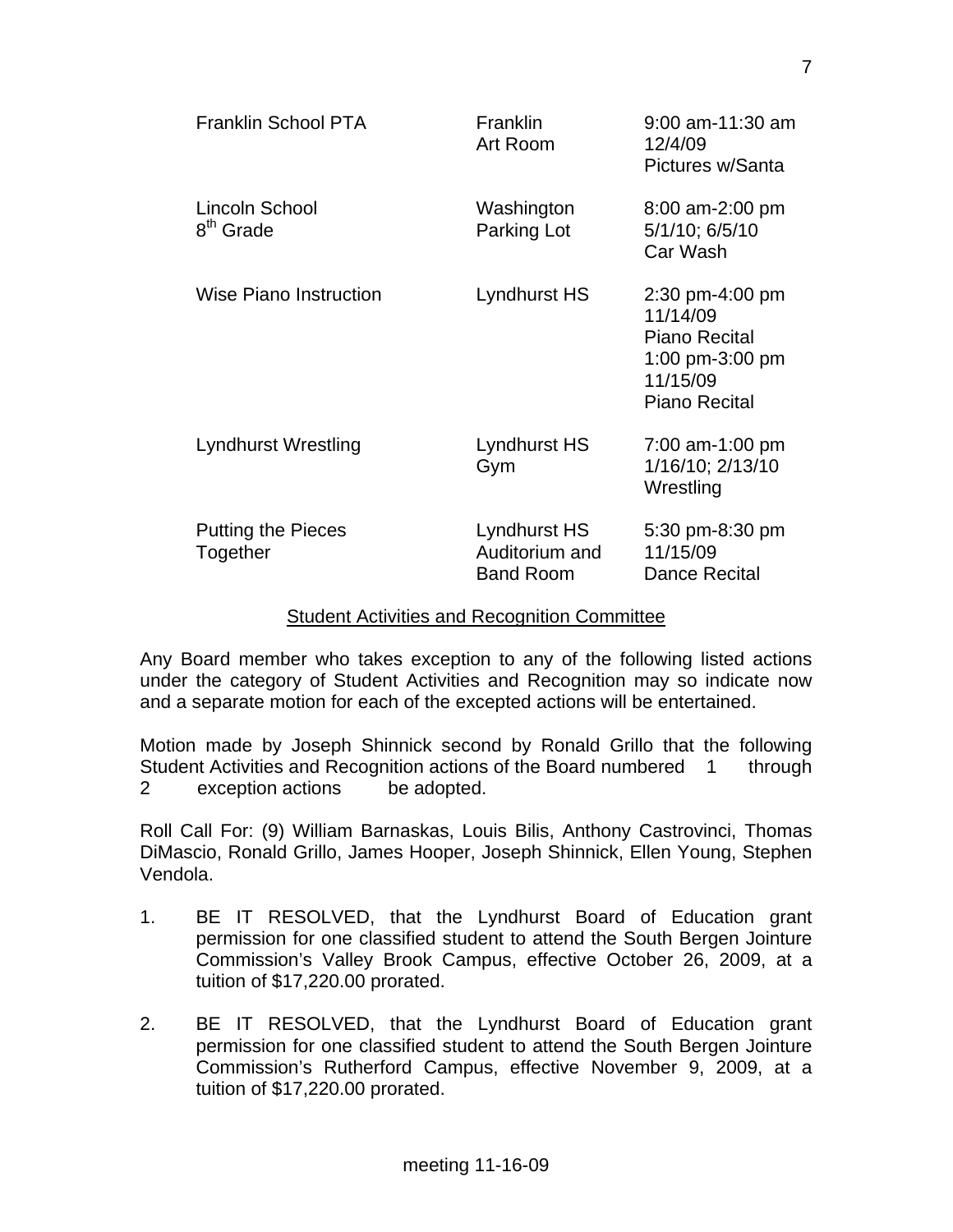## Personnel Committee

Any Board member who takes exception to any of the following listed actions under the category of Personnel may so indicate now and a separate motion for each of the excepted actions will be entertained.

Motion made by Anthony Castrovinci second by Ronald Grillo that the following Personnel actions of the Board numbered 1 through 13 exception actions be adopted.

Roll Call For:

 1. BE IT RESOLVED, at the recommendation of Joseph Abate, Jr., Superintendent of Schools, School Business Administrator, Board Secretary, that the Lyndhurst Board of Education place the following employee on the proper step of the salary guide, subject to negotiations.

 Ellen Bender From: MA+30@\$60,785 To: MA+45@\$64,785 effective February 1, 2010

 2. BE IT RESOLVED, at the recommendation of Joseph Abate, Jr., Superintendent of Schools, School Business Administrator, Board Secretary, that the Lyndhurst Board of Education appoint the following stipend positions for the 2009-10 school year, subject to negotiations.

| George Morena           | <b>Percussion Instructor</b>   | \$1,519.00 |
|-------------------------|--------------------------------|------------|
| <b>Michael Clifford</b> | <b>Assistant Play Director</b> | \$1,963.00 |
| Jill Dischler           | Co-Scenery (Play)              | \$630.00   |
| <b>Kurt Kiefer</b>      | Co-Scenery (Play)              | \$630.00   |

- 3. BE IT RESOLVED, at the recommendation of Joseph Abate, Jr., Superintendent of Schools, School Business Administrator, Board Secretary, that the Lyndhurst Board of Education appoint Joseph Abate, Jr., Indoor Air Quality Designated Person, for the 2009-2010 school year.
- 4. BE IT RESOLVED, at the recommendation of Joseph Abate, Jr., Superintendent of Schools, School Business Administrator, Board Secretary, that the Lyndhurst Board of Education approve the following non-paid assistant coaches for the 2009-10 winter sports season.

| <b>Richard Gress</b>    | <b>Bowling</b>         |
|-------------------------|------------------------|
| Colleen Radigan         | Cheering               |
| <b>Patrick Auteri</b>   | <b>Boys Basketball</b> |
| <b>Anthony Fredella</b> | <b>Boys Basketball</b> |
| Bob Fagan               | <b>Boys Basketball</b> |
| <b>Richard Gress</b>    | <b>Boys Basketball</b> |
| Jim Walker              | <b>Boys Basketball</b> |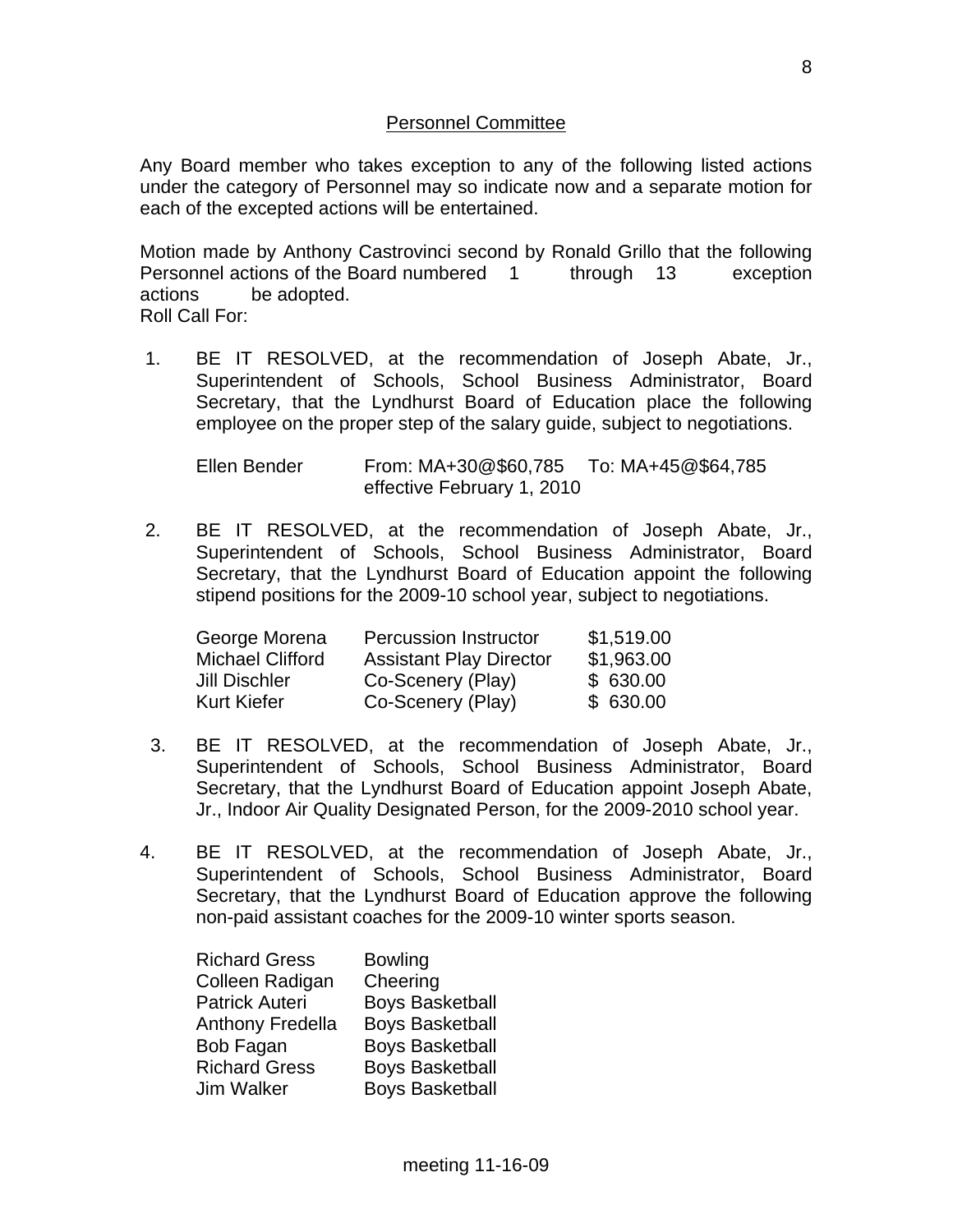5. BE IT RESOLVED, at the recommendation of Joseph Abate, Jr., Superintendent of Schools, School Business Administrator, Board Secretary, that the Lyndhurst Board of Education approve the following for the 2009-2010 school year.

Laura Pugh sub lunch aide @ Franklin School

 6. BE IT RESOLVED, at the recommendation of Joseph Abate, Jr., Superintendent of Schools, School Business Administrator, Board Secretary, that the Lyndhurst Board of Education approve the following Professional Development Opportunities.

| Laura Biber<br><b>HS</b>            | 11/20/09, 2009 NCTE Annual Convention<br>approx. \$210.00                                                                       |
|-------------------------------------|---------------------------------------------------------------------------------------------------------------------------------|
| <b>Jill Birnback</b><br>Sp. Srvs.   | 12/9/09, Early Developmental Disorders<br>approx. \$159.00                                                                      |
| James Day<br>Roosevelt              | 12/16,17,18/09, US All State Track & Field Clinic<br>approx.                                                                    |
| <b>Rick Falchiccio</b><br><b>HS</b> | 2/25,26/10, Training Building Based Teams & I&RS<br>approx. \$19.80                                                             |
| Diana Ferrell<br>Washington         | 1/27/10, Writing Toolbox<br>approx. \$199.00                                                                                    |
| <b>Erik Franklin</b><br>HS          | 11/21/09, AP Calculus AB for Teachers<br>approx. \$213.35                                                                       |
| Jim Fugere<br><b>HS</b>             | 12/4,5/09, Two Part Workshop on Assessment<br>approx. \$175.00                                                                  |
| Mahek Handiwala<br><b>HS</b>        | 11/9/09, Geometry Problems<br>approx. \$204.58<br>12/1/09, Sp.Ed.Math-Revised State Standards &<br>Assessment, approx. \$140.47 |
| Diane Jankowski<br><b>HS</b>        | 2/25/26/10, Training Building Based Teams of I&RS<br>approx. \$19.80                                                            |
| D. Kane<br><b>HS</b>                | 12/2/09, Hot Topics in Adolescene<br>approx. \$70.00                                                                            |
| Lisa Klein<br>Supv.                 | 11/19-22/09, 2009 NCTE Annual Convention<br>approx. \$1,000.00                                                                  |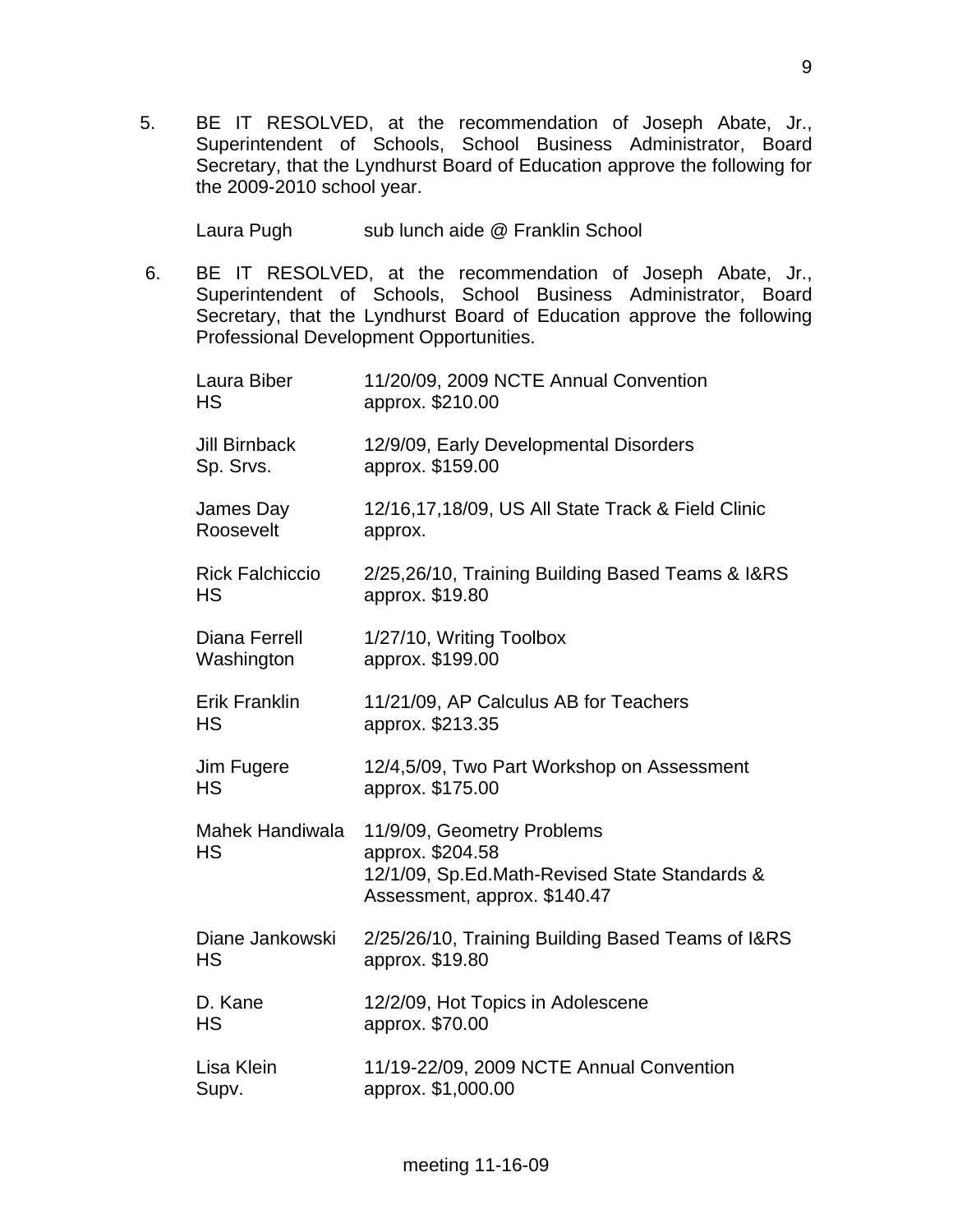| Marlene Krupp<br>Supv.               | 12/10/09, NJMath Supv. Roundtable Mtg. #2<br>approx. \$12.46<br>11/11/09, Walk Throughs<br>approx. \$195.05        |
|--------------------------------------|--------------------------------------------------------------------------------------------------------------------|
| Sara Lampmann<br>HS                  | 10/26/09, Helping Students Prepare for HSPA<br>approx. \$200.58                                                    |
| Laura Marinelli<br>Supv.             | 11/11/09, Walk Throughs<br>approx. \$195.05<br>3/31/10-4/3/10, NBEA 2010 National Convention<br>approx. \$1,000.00 |
| Perrin Mosca<br><b>HS</b>            | 2/25,26/09, Training Building Based Teams of I&RS<br>approx. \$24.25                                               |
| Laura Napolitano<br>Washington       | 12/8/09, Tips, Tricks & Terrific Ideas, Reading, Math<br>approx. \$199.00                                          |
| Jennifer Scardino<br>Washington      | 1/27/10, Breathing Life Into Your Writing Curr.<br>approx. \$199.00                                                |
| T. Shoebridge<br><b>HS</b>           | 12/16,17,18/09, US All Star Track & Field Clinic<br>approx. \$378.90                                               |
| <b>Marilyn Vitiello</b><br>Sp. Srvs. | 12/10/09, Depression<br>approx. \$5.78                                                                             |

 7. BE IT RESOLVED, at the recommendation of Joseph Abate, Jr., Superintendent of Schools, School Business Administrator, Board Secretary, that the Lyndhurst Board of Education grant the following students permission to do their observation in the Lyndhurst Public Schools in order to fulfill their course requirements.

| Rebecca Calvi            | 10/22/09, 3 hrs. Observation |
|--------------------------|------------------------------|
| Montclair State Univ.    | Washington, gr. 1            |
| <b>Theresa Covetello</b> | 10/20/09, Observation        |
| Montclair State Univ.    | Roosevelt, gr. 1             |
| Alyssa Marino            | 10/27/09, 3 hrs. Observation |
| Montclair State Univ.    | Roosevelt, gr. 3             |

8. BE IT RESOLVED, at the recommendation of Joseph Abate, Jr., Superintendent of Schools, School Business Administrator, Board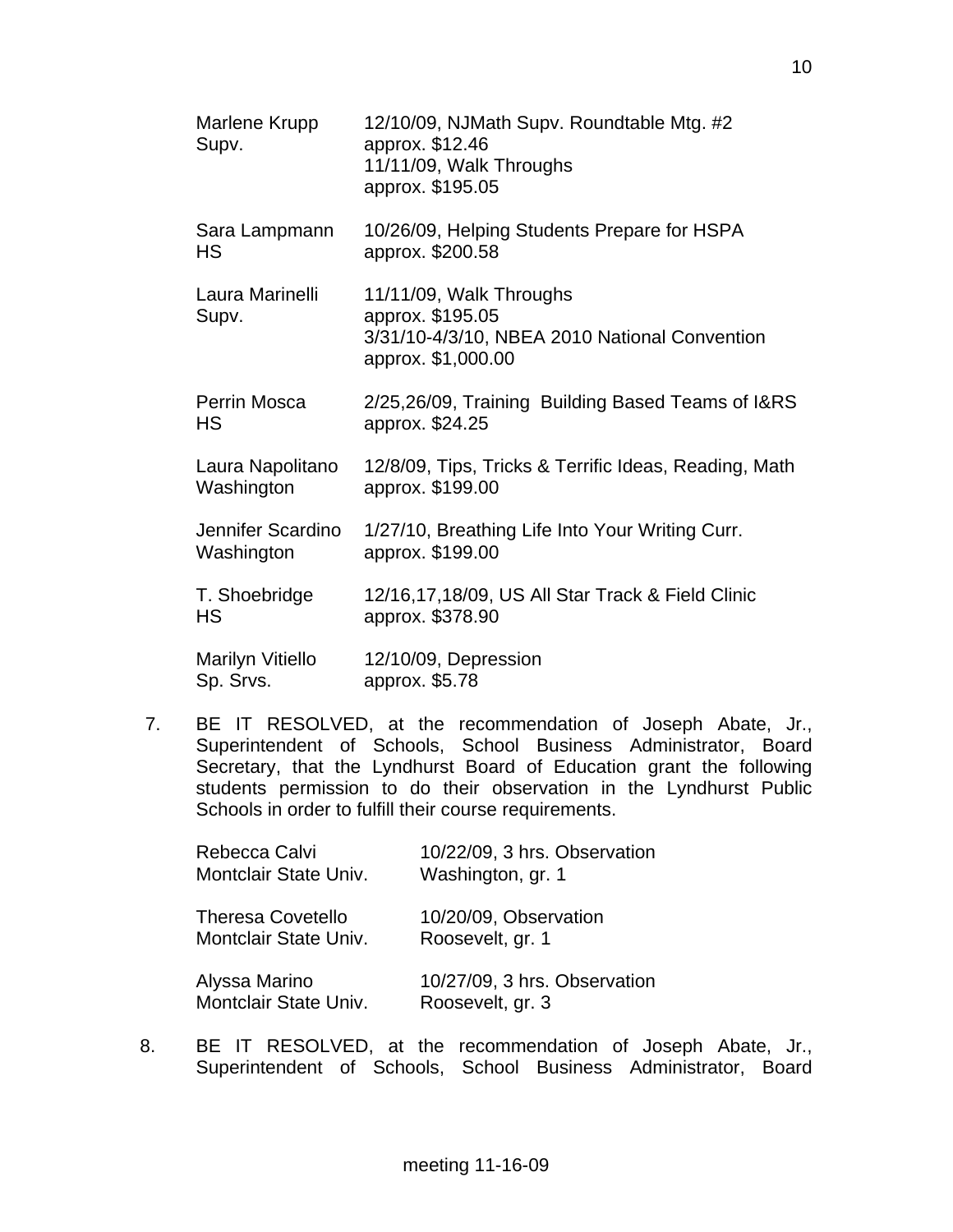Secretary, that the Lyndhurst Board of Education approve the following volunteers for the 2009-2010 school year.

Roosevelt School

Vanessa Muffolini lisidro Acuna **Isidro Acuna karatana karata B/M** Agustin Christine Anthony Rosemarie McMillan Stella Aquino AnnaMaria Araya Karen Sandomenico Gene Astorga Dominique Auteri **Merna Awadalla** Frederick Azevedo D/A Basile **Anna Basto** Debbie Berko G/T Bocag **Kim Bolton** Annette Bove Karen Breslin Jennifer Bucca T/L Burns Frances Cairns **Amy Calabro** Csilla Caputo E/C Carbone Dana Cardaci Karen Carrino Tammy Wilde **Jodi Castagnetti** Anne Castiglia Billie Catelli Luz Centeno E/D Cerrito SooMi Cho **Linda Combs** Combon Crisha Conlon J/D Cosman N/F Helmes Gerladine D'Alia F/R D'Amico Michelle Delastillo Gina Dell Aquila Jackie DeLuca M/T Dennehy Valerie DiMeglio L/D DiPisa Lisa Docherty D/J Dorio Kathleen Douglas Kim Dunaj Paula Ellis Maria Espinosa **Rose Espinoza** Sandra Esteves Carolina Fernandez Julia Ferreira **Nancy Flusk** R/P Franchino The Yvonne Francis The R. Francisco Suzette Monteleyola Josephina Gabriele Rene Gajewski Michelle Gedrima Mary Grace Gigante Anne Ginart Mark Giunta Gaylin DiBlasio Michelle Griswold Michelle Guzzo N/T Hansen R. Hantzaraj Mofida Hassan **Rubina Hatahet** K/M Hayes Jennifer Heatherly M/F Hoff Karen Holland P/T Strumolo **Guistina Infurna** Stephanie Ingenito Deniz Isler Augusta Jara Theresa Jimenez D/R Jinks **Melissa Kabbash** Helen Kmeck Boguslali Kocjan Y/I Kovak Beata Lalik Carol Landells Lisa Laregina Debbie Laski L/S Lauria **R/R Laverty** Darlene Lembo M/T Leonardi Michelle Leppard Yanire Lesmes Loretta LiSanti Melissa Liuzzi Cheryl Lourenzo A/J Mackin Rosangela Maiorano Jenifer Makar M/T Makota Kelly Malizia Robin Mango Dhartie Mangru Caremille Marsh M/C Martin C/J Martins **Net All Accord P/T McNamara** Maria Meco Luz Mendez R/G Mendoza Theresa Miriana Diane Monaco Jaime Montesinos E/S Montoya Ann Morozewicz Dinesh Mulloth JoAnn Mulvaney Maria Musto Samuel Mutsoli Youssef M/M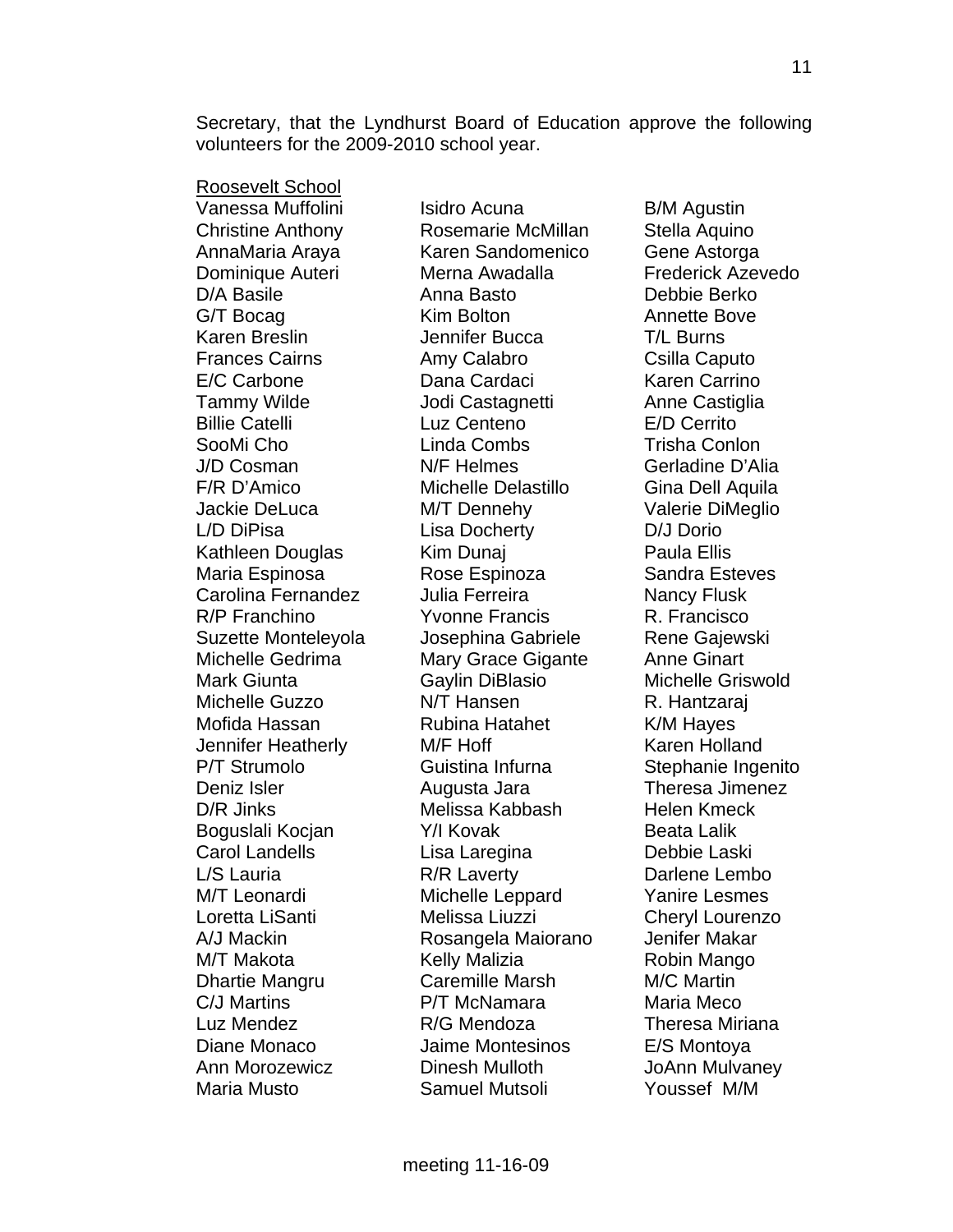| Anna Niebryzdowski         | Carla Oliveira             | Nicole Oprilla          |
|----------------------------|----------------------------|-------------------------|
| Jacobo Ospina              | <b>Nezih Ozturk</b>        | <b>Diane Papamarkos</b> |
| Reina Pardo                | Hye Park                   | Darina Patino           |
| Jill Peduto                | <b>Elaine Pell</b>         | Debbie Peloso           |
| Mrs. Perez                 | Michele Rivera             | Artur Perkowska         |
| Laura Perri                | Rose Perri                 | Patricia Perri          |
| <b>Tricia Perrotti</b>     | <b>Christine Peterson</b>  | Luciana Pimenta         |
| Leslie Piromalli           | P/E Poplawski              | D/E Posada              |
| Yaline Rameshkumar         | Lisa Siberon               | <b>B/S Rasczyk</b>      |
| C/K Remo                   | Lisa Ricigliano            | P/A Rivera              |
| Michele Rogan              | Liliana Rossano            | Clementina Rubino       |
| Selvize Sahiti             | Anna Sales                 | <b>J/N Santibanez</b>   |
| Maria Santos               | <b>Kimberly Schiro</b>     | Maria Schreiber         |
| Melissa Schutt             | Younglee Lee               | H/S Shanmuganathan      |
| Anna Sherwood              | <b>Catherine Siedlecki</b> | <b>Lukasz Siewior</b>   |
| Joyce Silva                | Sanza Sose                 | <b>Deborah Stevens</b>  |
| <b>Celeste Stoltenborg</b> | Fran Tapia                 | Carol Torppey           |
| <b>Delores Totary</b>      | AnnMaria Tulipani          | Angela Urgola           |
| C/S Vendola                | Nadine Venezia             | MaryannWisniewski       |
| K/T Witt                   | <b>Kelly Yallo</b>         | <b>Tricia Yunis</b>     |

- 9. BE IT RESOLVED, at the recommendation of Joseph Abate, Jr., Superintendent of Schools, School Business Administrator, Board Secretary, that the Lyndhurst Board of Education approve the attached list of substitute teachers for the 2009-2010 school year. Employment will be provisional, subject to authorization approval for emergent hiring pending completion of criminal history background check, and subject to submission of all required application documents.
- 10. BE IT RESOLVED, at the recommendation of Joseph Abate, Jr., Superintendent of Schools, School Business Administrator, Board Secretary, that the Lyndhurst Board of Education appoint Fallon Giangeruso, 12 month secretary, at \$29,009.00, prorated, subject to negotiations, effective January 1, 2010. Employment will be provisional, subject to authorization approval for emergent hiring pending completion of criminal history background check, and subject to submission of all required application documents.
- 11. BE IT RESOLVED, at the recommendation of Joseph Abate, Jr., Superintendent of Schools, School Business Administrator, Board Secretary, that the Lyndhurst Board of Education appoint Paul Siegle, Head Night Custodian, Lyndhurst HS, effective January 1, 2010, at a differential of \$2,500.00, subject to negotiations.
- 12. BE IT RESOLVED, at the recommendation of Joseph Abate, Jr., Superintendent of Schools, School Business Administrator, Board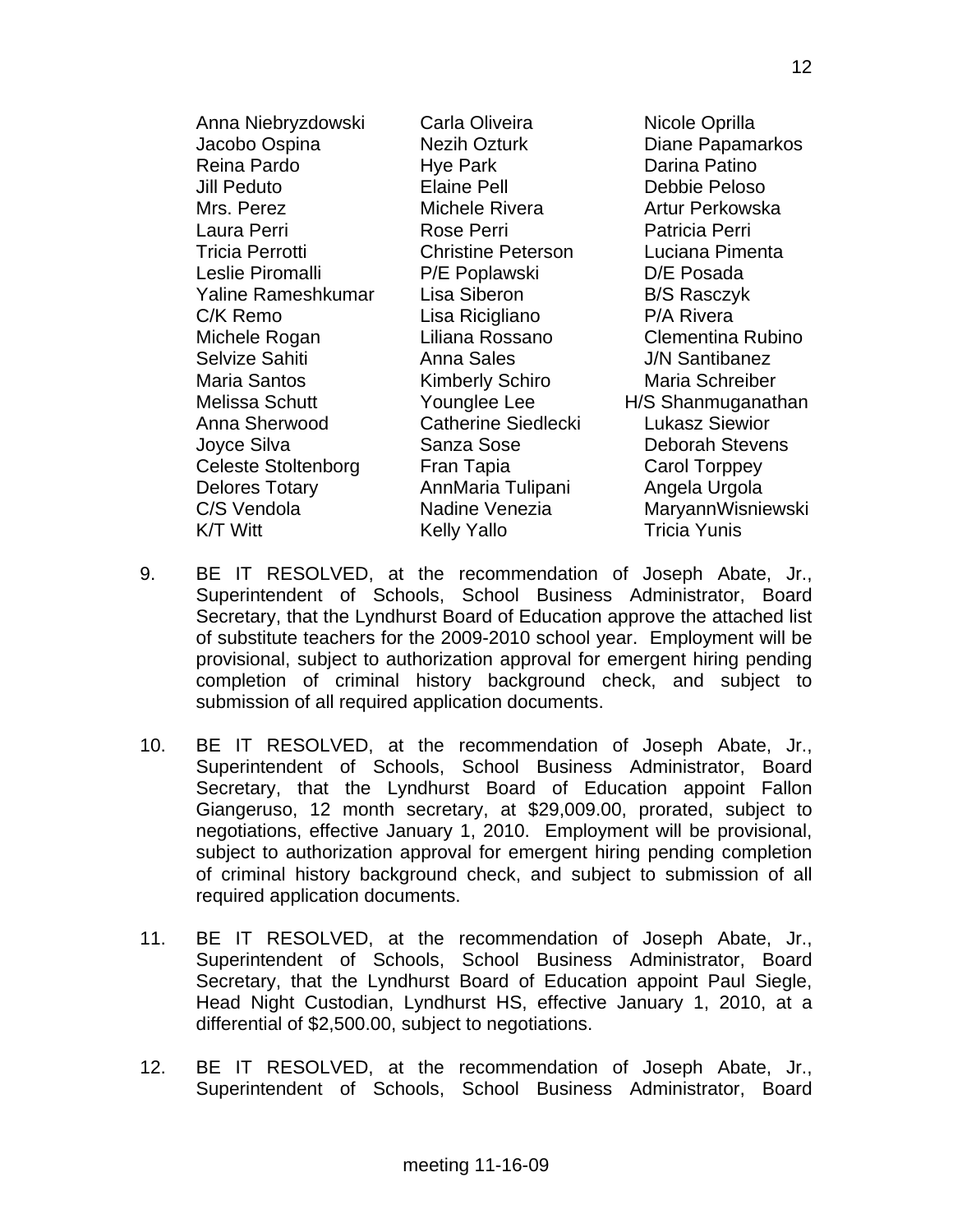Secretary, that the Lyndhurst Board of Education appoint Charles Ranne, Adam Rothenberger, Chris Rothenberger and Gus Ovarsi PT custodians, effective immediately.

13. BE IT RESOLVED, at the recommendation of Joseph Abate, Jr., Superintendent of Schools, School Business Administrator, Board Secretary, that the following custodial/maintenance employees receive tenure effective November 20, 2009.

 Charles Mergel Michael Koc Saheed Mohammed Steve Cortese Paul Siegle Robert Leppard Charles Dimler

### Public Comments

### Agenda Items

Elaine Stella – Secretary Assignment? Total Debt? Cost of Postage (3 yrs.)? Capri – College Credit ACCP/BCCP Problems Esthele Freire – Looking for \$ back Doris Vacca – ACCP/BCCP to run better for those who can't pay. David Ramirez – Audit Program (ACCP/BCCP)

Non-Agenda Items

Elaine Stella – CO for Pool? Number of students on swim team? Kathy Epifanio – Busing for Capri students? Doris Vacca – Waive Susie Bogen – Ask for volunteers for BCCP/ACCP to run

## Motion To Go Into Executive Caucus

Motion by Ronald Grillo second by Thomas DiMascio and unanimously carried, the Board went into Executive Caucus at 8:55 p.m. for the purpose of: a matter involving individual students and negotiations.

## Motion To Open Meeting To Public